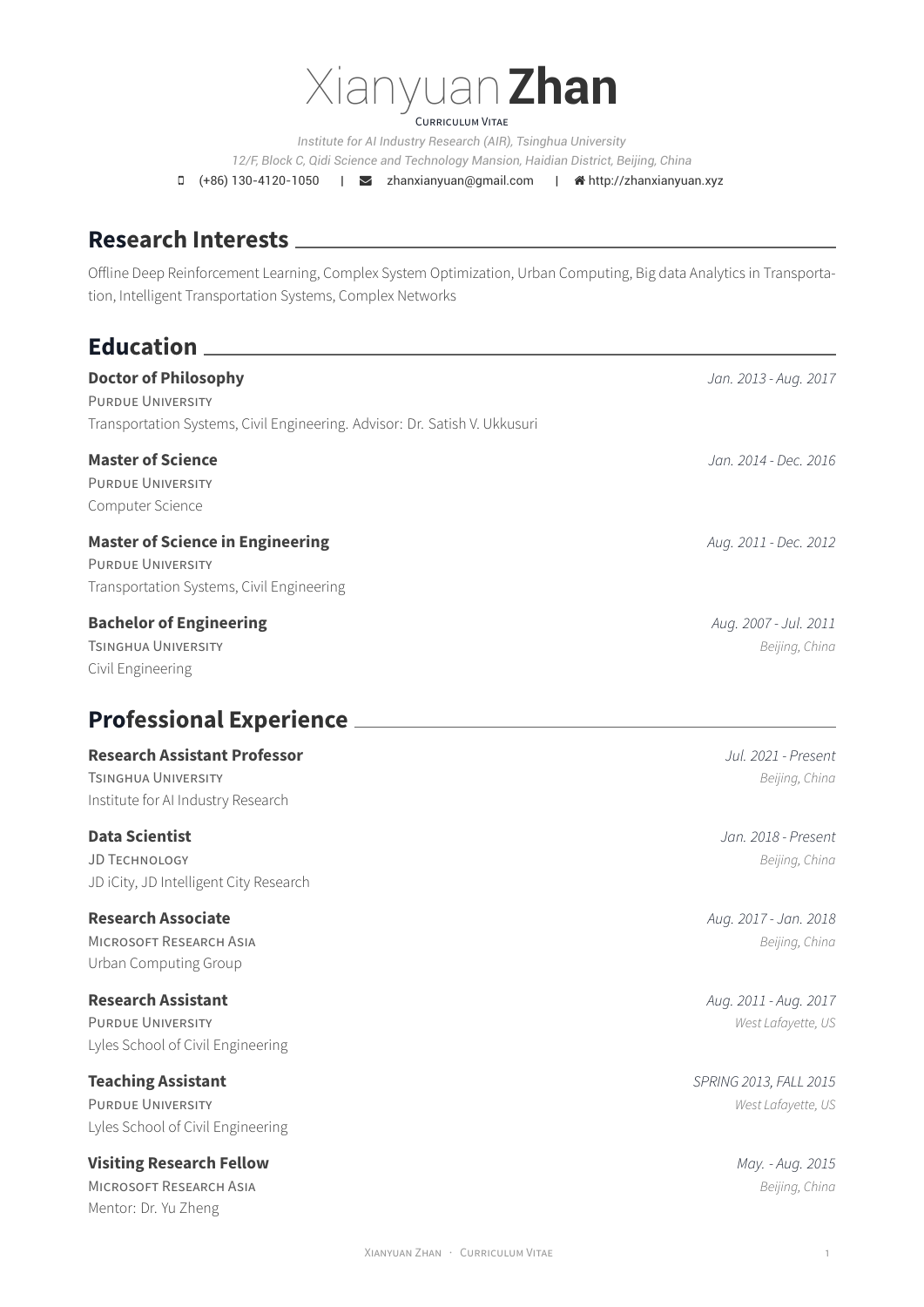### **Research Assistant** *Jun. 2009 - Jan. 2011*

TSINGHUA UNIVERSITY *Beijing, China* 3S (GNSS/RS/GIS) Research Center

| 2022 | 2022 Global Top Chinese Young Scholars in Artificial Intelligence (AI+X)       | Baidu                    |
|------|--------------------------------------------------------------------------------|--------------------------|
| 2022 | 3rd Prize of Wu Wen Jun Al Science & Technology Award                          | CAAI                     |
| 2021 | Committee Member of Intelligent Vehicles of China Computer Federation (CCF)    | CCF                      |
| 2020 | 2019 Synced Machine Intelligence Awards: 30 Best AI Use Cases of the Year      | <b>SYNCED</b>            |
| 2018 | Artificial Intelligence Innovation Award                                       | CAIS 2018                |
| 2018 | Committee Member of Technical Committee on Artificial Intelligence & Pattern   | CCF                      |
|      | Recognition of China Computer Federation (CCF-AI)                              |                          |
| 2016 | James S. McDonnell Foundation (JSMF) Postdoctoral Fellowship Award in Studying | James S. McDonnell       |
|      | <b>Complex Systems</b>                                                         | Foundation               |
| 2014 | Pai Tao Yeh Fellowship                                                         | <b>Purdue University</b> |
| 2013 | Pai Tao Yeh Fellowship                                                         | <b>Purdue University</b> |
| 2010 | 2nd Prize of Fifth National Competition of Transport Science and Technology    | China                    |
| 2010 | Gammon Scholarship                                                             | Tsinghua University      |
| 2009 | Zheng Ge Ru Scholarship                                                        | Tsinghua University      |
| 2008 | Gammon Scholarship                                                             | Tsinghua University      |
|      |                                                                                |                          |

## **Publications**

### CONFERENCE PROCEEDINGS

- 1. Xu, H., **Zhan, X.**, Yin, H., and Qin, H. Discriminator-Weighted Offline Imitation Learning from Suboptimal Demonstrations. Accepted in the *Thirty-ninth International Conference on Machine Learning (ICML22)*.
- 2. **Zhan, X.**, Zhu, X. and Xu, H. Model-Based Offline Planning with Trajectory Pruning. Accepted in *31st International Joint Conference on Artificial Intelligence and the 25th European Conference on Artificial Intelligence (IJCAI-ECAI 22)*.
- 3. **Zhan, X.**, Xu, H., Zhang, Y., Zhu, X. and Yin, H. DeepThermal: Combustion Optimization for Thermal Power Generating Units Using Offline Reinforcement Learning. In *Thirty-Sixth AAAI Conference on Artificial Intelligence (AAAI2022)*
- 4. Xu, H., **Zhan, X.**, and Zhu, X. Constraints Penalized Q-Learning for Safe Offline Reinforcement Learning. In *Thirty-Sixth AAAI Conference on Artificial Intelligence (AAAI2022)*.
- 5. Qin, H., **Zhan, X.**, Li, Y., Yang, X. and Zheng, Y. Network-Wide Traffic States Imputation Using Self-interested Coalitional Learning. In *Proceedings ofthe 27th ACM SIGKDD Conference on Knowledge Discovery and DataMining(KDD'21)*, August 14–18, 2021, Virtual Event, Singapore. https://doi.org/10.1145/3447548.3467424.
- 6. Qin, H., Ke, S., Yang, X., Xu, H., **Zhan, X.**, and Zheng, Y. Robust Spatio-Temporal Purchase Prediction via Deep Meta Learning. In *Proceedings of the AAAI Conference on Artificial Intelligence (AAAI2021)* 35 (5), 4312-4319.
- 7. Yang, C., Zhang, Y., **Zhan, X.**, Ukkusuri, S. V., and Qiu, W. Activity Chain Inference Using Travel Survey and Mobile Phone data. In *Proceedings of Transportation Research Board Meeting*, Washington D.C., January 2017.
- 8. Zischg, J., Klinkhamer, C., **Zhan, X.**, Krueger, E., Ukkusuri, S., Rao, P. S. C., Rauch, W. and Sitzenfrei, R. Evolution of Complex Network Topologies in Urban Water Infrastructure. In *World Environmental and Water Resources Congress 2017*, Sacramento, May 2017.
- 9. **Zhan, X.**, Ukkusuri, S. V. A Probabilistic Urban Link Travel Time Estimation Model Using Large-scale Taxi Trip Data. In *Proceedings of 94th Transportation Research Board Meeting*, Washington D.C., January 2015.
- 10. **Zhan, X.**, Qian, X., Ukkusuri, S. V. Measuring the Efficiency of Urban Taxi Service System. In *Proceedings of the 3rd ACM SIGKDD International Workshop on Urban Computing*, New York, August 2014.
- 11. Qian, X., **Zhan, X.**, Ukkusuri, S. Characterizing Urban Dynamics Using Large Scale Taxicab Data. In *Proceedings of 93nd Transportation Research Board Meeting*, Washington D.C., January 2014.
- 12. **Zhan, X.**, Ukkusuri, S. V.. Multi-User Class, Simultaneous Route and Departure Time Choice Dynamic Traffic As-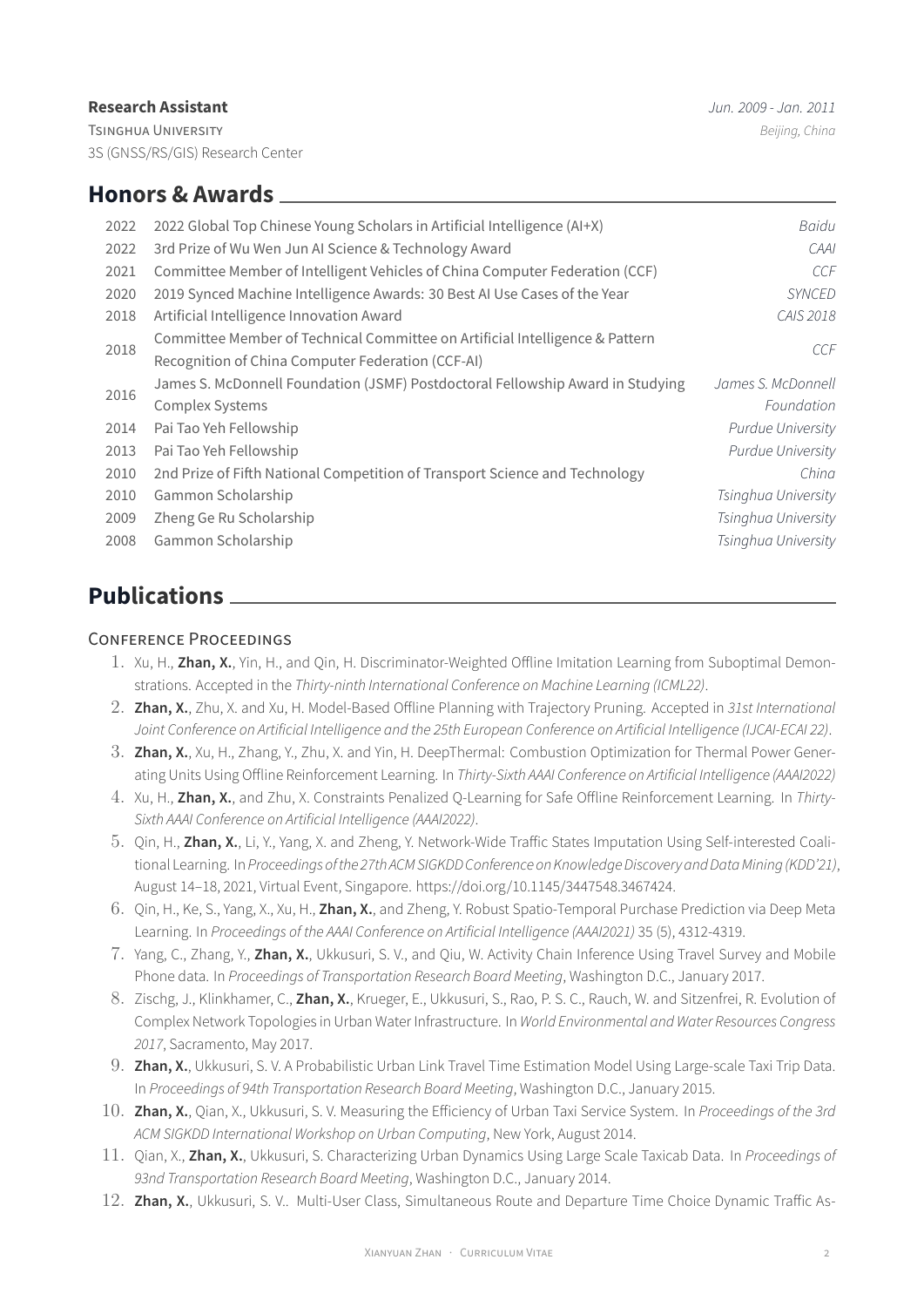signment with an Embedded Spatial Queuing Model. *5th International Symposium on Dynamic Traffic Assignment*. Salerno, Italy, June, 2014.

13. Hasan, S., **Zhan, X.**, and Ukkusuri, S. V. Understanding Urban Human Activity and Mobility Patterns Using Largescale Location-based Data from Online Social Media. *Proceedings of the 2nd ACM SIGKDD International Workshop on Urban Computing*, 2013.

### JOURNAL PUBLICATIONS

- 1. Qin, H., **Zhan, X.**, and Zheng, Y. CSCAD: Correlation Structure-based Collective Anomaly Detection in Complex System. Accepted in *IEEE Transactions on Knowledge and Data Engineering (TKDE)*.
- 2. **Zhan, X.**, Li, R., and Ukkusuri, S. V., 2020. Link-based Traffic State Estimation and Prediction for Arterial Networks Using License-plate Recognition Data. *Transportation Research Part C: Emerging Technologies*, 117, 102660.
- 3. Yang, C., Zhang, Y., **Zhan, X.**, Ukkusuri, S. V. and Chen, Y., 2020. Fusing Mobile Phone and Travel Survey Data to Model Urban Activity Dynamics. Accepted in *Journal of Advanced Transportation*.
- 4. **Zhan, X.**, and Ukkusuri, S. V., 2019. Spatial Dependency of Urban Sprawl and the Underlying Road Network Structure. *Journal of Urban Planning and Development*, 145(4), 04019014.
- 5. Zischg, J., Klinkhamer, C., **Zhan, X.**, Rao, S. C., and Sitzenfrei, R., 2019. A Century of Topological Co-Evolution of Complex Infrastructure Networks in an Alpine City. *Complexity*, 2019, 2096749.
- 6. Gehlot, H., **Zhan, X.**, Qian, X., Thompson, C., Kulkarni, M. and Ukkusuri, S. V., 2018. A-Rescue 2.0: A High Fidelity, Parallel, Agent-based Evacuation Simulator. *Journal of Computing in Civil Engineering*, 33(2), 04018059.
- 7. **Zhan, X.**, Ukkusuri, S. V., and Rao, S. C., 2017. Dynamics of Functional Failures and Recovery in Complex Road Networks. *Physical Review E*, 96(5), 052301.
- 8. **Zhan, X.**, and Ukkusuri, S. V., 2017. Multiclass, Simultaneous Route and Departure Time Choice Dynamic Traffic Assignmentwith an Embedded Spatial Queuing Model. *Transportmetrica B: Transport Dynamics*, doi: 10.1080/21680566 .2017.1354738.
- 9. Mo, B., Li, R., **Zhan, X.**, 2017. Speed Profile Estimation Using License Plate Recognition Data. *Transportation Research Part C: Emerging Technology*, 82, 358–378.
- 10. Kreuger, E., Klinkhamer, C., Urich C., **Zhan, X.**, and Rao, S. C., 2017. Generic Patterns in the Evolution of Urban Water Networks: Evidence from a Large Asian City. *Physical Review E*, 95(3), 032312.
- 11. Li, R. Ye, Z., Li. B. and **Zhan, X.**, 2017. Simulation of Hard Shoulder Running Combined with Queue Warning During Traffic Accident with CTM model. *IET Intelligent Transport Systems*, 11(9), 553-560.
- 12. **Zhan, X.**, Zheng, Y., Yi, X., and Ukkusuri, S. V., 2016. Citywide Traffic Volume Estimation Using Trajectory Data. *IEEE Transactions on Knowledge and Data Engineering (TKDE)*, 29(2), 272-285.
- 13. **Zhan, X.**, Qian, X., Ukkusuri, S. V., 2016. A Graph Based Approach to Measure the Efficiency of Urban Taxi Service System. *IEEE Transactions on Intelligent Transportation Systems*, 17(9), 2479-2489.
- 14. **Zhan, X.**, Ukkusuri, S., V., Yang, C., 2016. A Bayesian Mixture Model for Short-term Average Link Travel Time Estimation Using Large-scale Limited Information Trip-based Data. *Automation in Construction*, 72(3), 237-246.
- 15. Mesa-Arango, R., **Zhan, X.**, Ukkusuri, S. V., Mitra, A., 2016. Direct Transportation Economic Impacts of Highway Networks Disruptions Using Public Data from United States. *Journal of Transportation Safety & Security*, 8(1), 36-55.
- 16. Hasan, S., Ukkusuri, S., **Zhan, X.**, 2016. Understanding Social Influence in Activity-Location Choice and Life-Style Patterns Using Geo-location Data from Social Media. *Frontiers in ICT*, 3:10, doi: 10.3389/fict.2016.00010.
- 17. Aziz, H. M., Ukkusuri, S., **Zhan, X.**, 2016. Determining the Impact of Personal Mobility Carbon Allowance Schemes in Transportation Networks. *Network and Spatial Economics*, 17(2), 505-545.
- 18. Ukkusuri, S., Hasan, S., Doan, K., Luong, B., **Zhan, X.**, Murray-Tuite, P., Yin, W., 2016. A-RESCUE: An Agent-based Regional Evacuation Simulator Coupled with User Enriched Behavior. *Network and Spatial Economics*, 17(1), 197- 223.
- 19. **Zhan, X.**, Aziz, H. M., Ukkusuri, S. V., 2015. An Efficient Parallel Sampling Technique for Multivariate Poisson-Lognormal Model: Analysis with Two Crash Count Datasets. *Analytic Methods in Accident Research*, 8, 45-60.
- 20. **Zhan, X.**, Li, R., Ukkusuri, S. V., 2015. Lane-based Real Time Queue Length Estimation Using License Plate Recognition Data. *Transportation Research Part C: Emerging Technology*, 57, 85-102.
- 21. **Zhan, X.**, Ukkusuri, S., V., Zhu, F., 2014. Inferring Urban Land Use Using Large-Scale Social Media Check-in Data. *Network and Spatial Economics*, 14, 647-667.
- 22. **Zhan, X.**, Hasan, S., Ukkusuri, S. V., Kamga, C., 2013. Urban Link Travel Time Estimation Using Large-scale Taxi Data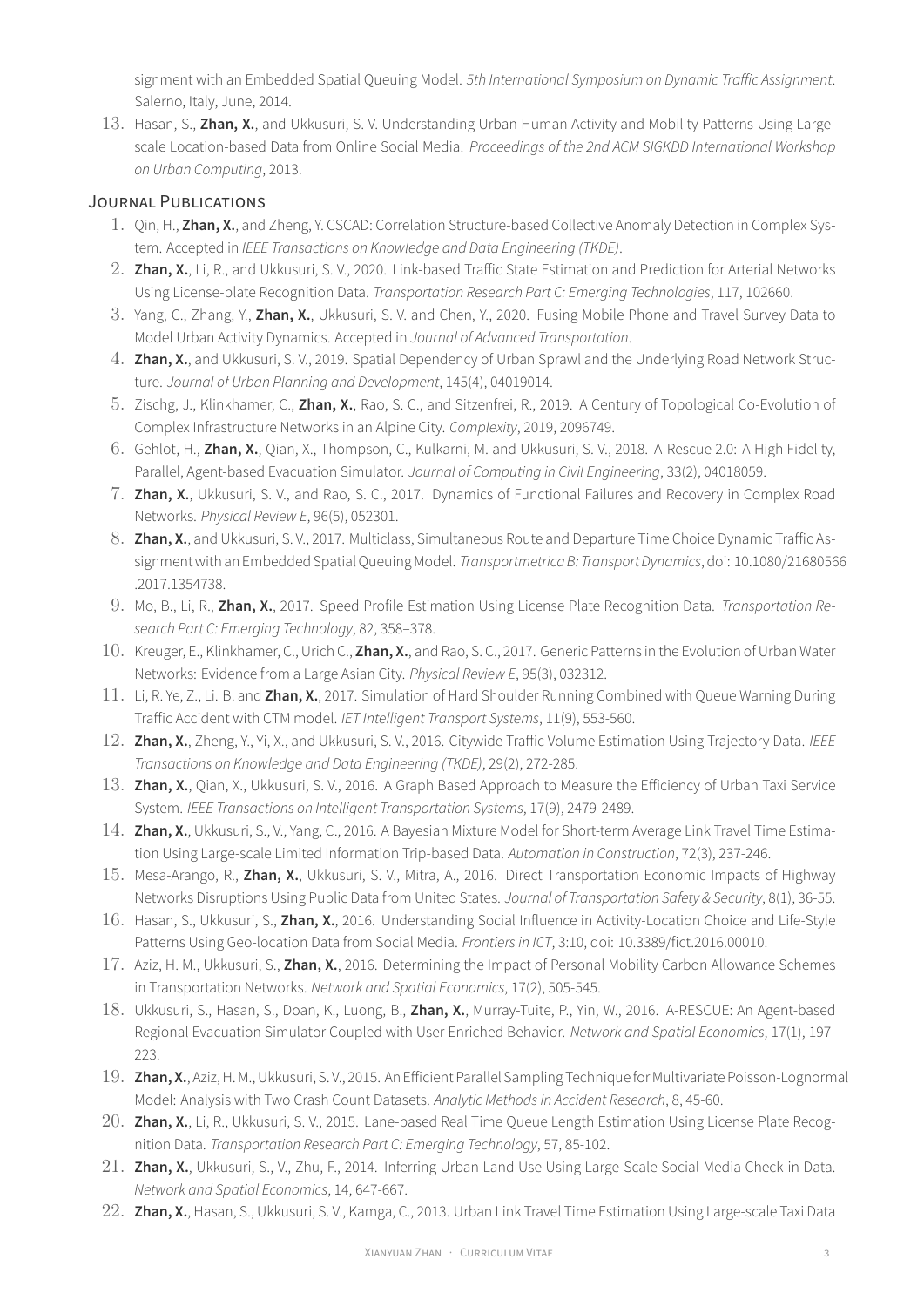with Partial Information. *Transportation Research Part C: Emerging Technologies*, 33, 37-49.

23. Ukkusuri, S., **Zhan, X.**, Sadri A., Ye, Q., 2013. Exploring Crisis Informatics Using Social Media Data: A Study on 2013 Oklahoma Tornado. *Transportation Research Record*, 2459, 110-118.

### PEER REVIEWED BOOK CHAPTER

- 1. Qian, X, **Zhan, X.**, Ukkusuri, S. V. Characterizing Urban Dynamics Using Large Scale Taxicab Data. Engineering and Applied Sciences Optimization: Vol. 38, 17-32, Springer International Publishing, 2015.
- 2. Ukkusuri, S. V., Hasan, S., and **Zhan, X.** Checking the Urban Pulse: Social Media Data Analytics for Transportation Applications. Best Practices for Transportation Agency Use of Social Media Data. Taylor and Francis/CRC Press, 2013.

### **THESES**

- 1. Novel Approaches to Model Congestion Evolution and Dependencies in Complex Road Networks. Ph.D. Dissertation, Purdue University, 2017.
- 2. Understanding the Aggregate Level Urban Activity Patterns Using Large-Scale Geo-Location Data. MS Thesis, Purdue University, 2012.
- 3. A Cellular Automaton Based Microscopic Traffic Flow Simulation Model for Abnormal Traffic Flow. Undergraduate Thesis, Tsinghua University, 2011.

### PAPERS UNDER REVIEW

- 1. Li, J., **Zhan, X.**, Xu, H., Zhu, X., Liu, J., and Zhang, Y. Distance-Sensitive Offline Reinforement Learning. Submitted to *Thirty-Sixth Annual Conference on Neural Information Processing Systems (NeurIPS 2022)*.
- 2. Niu, H., Sharma, S., Qiu, Y., Li, M., Zhou, G., Hu, J. and **Zhan, X.** When to Trust Your Simulator: Dynamics-Aware Hybrid Offline-and-Online Reinforcement Learning. Submitted to *Thirty-Sixth Annual Conference on Neural Information Processing Systems (NeurIPS 2022)*.
- 3. Xu, H., Li, J., Li, J. and **Zhan, X.** A Policy-Guided Imitation Approach for Offline Reinforcement Learning. Submitted to *Thirty-Sixth Annual Conference on Neural Information Processing Systems (NeurIPS 2022)*.
- 4. Qin, H., **Zhan, X.**, Li, Y., Xu, H., and Zheng, Y. Enhancing semi-supervised learning via self-interested coalitional learning. Submitted to *Thirty-Sixth Annual Conference on Neural Information Processing Systems (NeurIPS 2022)*.
- 5. Zhang, W., Xu, H., Niu, H., Cheng, P., Li, M., Zhou, G., and **Zhan, X.** Discriminator-Guided Model-Based Offline Imitation Learning. Submitted to *Conference on Robot Learning (CoRL 2022)*.
- 6. Wang, G., Niu, H., Zhu, D., Hu, J., **Zhan, X.**, and Zhou, G. A Versatile and Efficient Reinforcement Learning Framework for Autonomous Driving. Submitted to *IEEE/RSJ International Conference on Intelligent Robots and Systems (IROS 2022)*.
- 7. Jiang, L., Wang, X., Yang, A., Wang, X., Ye, X., Ouyang, Y., and **Zhan, X.** An Efficient Multi-Agent Optimization Approach for Coordinated Massive MIMO Beamforming. Submitted to *IEEE Global Communications Conference (GLOBECOM 2022)*.

### **Talks & Presentations**

- 1. Data-Driven Decision Making for Real-World Scenarios. Invited talk at *Haomo AI Day*. April 2022, Beijing China.
- 2. DeepThermal: Combustion Optimization for Thermal Power Generating Units Using Offline Reinforcement Learning. *Thirty-Sixth AAAI Conference on Artificial Intelligence (AAAI2022)*. February 2022
- 3. Discriminator-Weighted Offline Imitation Learning from Suboptimal Demonstrations. *NeurIPS 2021 Deep RL Workshop*. December 2021.
- 4. Podcast interview at "TalkRL: The Reinforcement Learning Podcast" with Robin Chauhan. August 30, 2021.
- 5. Offline RL and Its Potential Applications in Healthcare Decision Making. Guest lecture at DeeCamp 2021. June 2021, online.
- 6. Network-Wide Traffic State Inference Using Emerging Urban Data Sources. Guest lecture at University of Central Florida. March 2021, online.
- 7. Application of Deep Reinforcement Learning in Control Optimization of Thermal Power Plants. *IEEE Services Industry Symposium*. October 2020.
- 8. Urban Computing: Building Intelligent Cities with Big Data and AI. Invited talk at Tsinghua University. November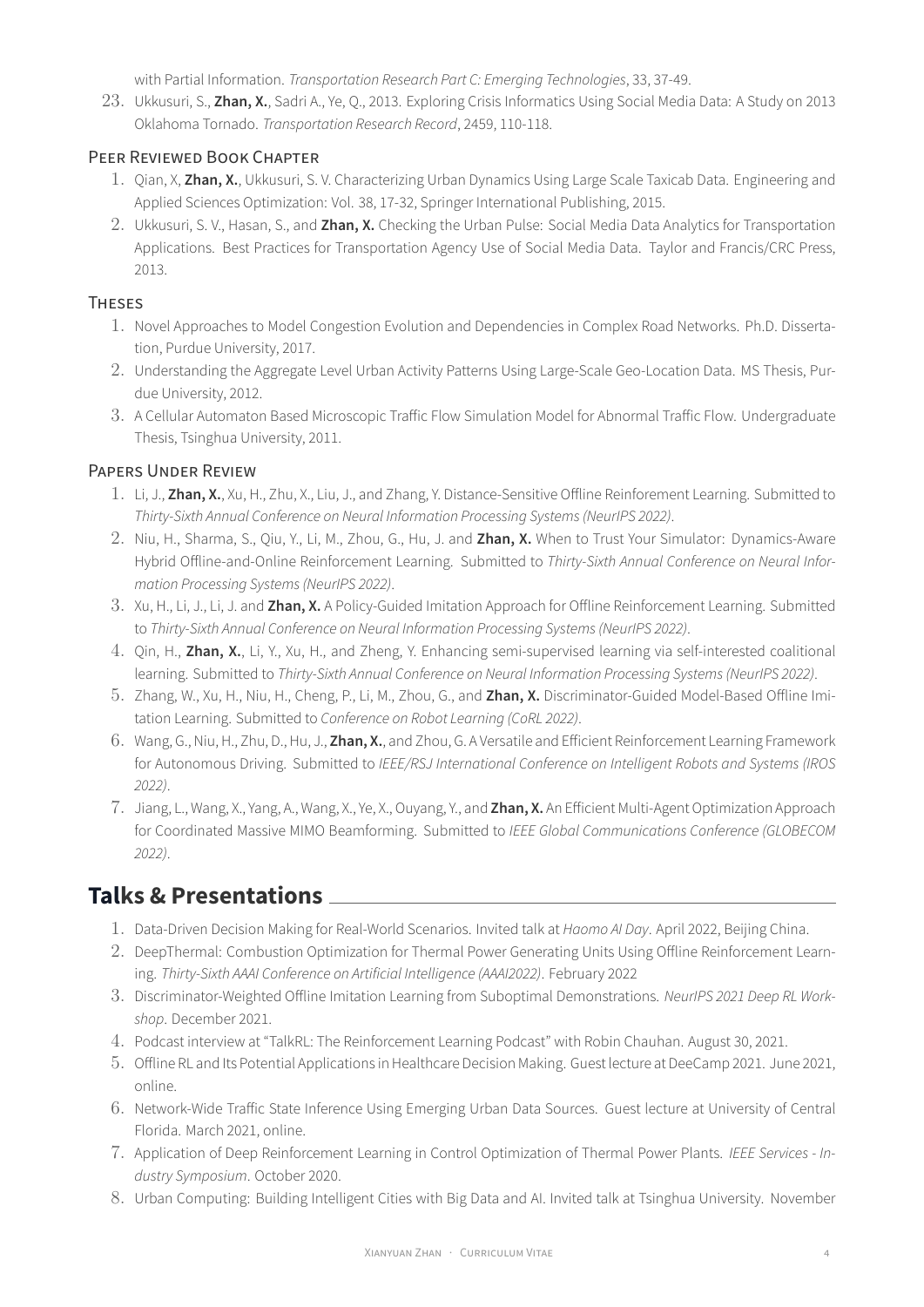XIANYUAN ZHAN · CURRICULUM VITAE 5

2019, Beijing, China.

- 9. Data-driven Methods in Urban Applications: New Problems, New Directions and New Approaches. Invited talk at Tsinghua University. December 2018, Beijing, China.
- 10. Spatio-Temporal Deep Learning in Intelligent Cities. *Smart Cities and Urban Computing Forum, China National Computer Congress (CNCC 2018)*. October 2018, Hangzhou.
- 11. Data-driven Optimization Models for Logistics in Urban Applications. *3rd Workshop on Applications of the Mathematical Modeling in Enterprises*. July 2018, University of Chinese Academy of Sciences, Beijing.
- 12. Data-driven Methods in Urban Transportation Applications. Invited talk at Tsinghua University. September 2017, Beijing, China.
- 13. A Vertex Split-Recovery Model for Congestion Evolution Process on Road Networks. *INFORMS 2016*. November 2016, Nashville.
- 14. Traffic State Estimation for Arterial Networks Using License-plate Recognition Data. *INFORMS 2016*. November 2016, Nashville.
- 15. A Node Split-Recovery Model for Congestion Evolution Process on Road Networks. *Resilience Week 2016*. August 2016, Chicago.
- 16. A Node Splitting-Recovery Model for Congestion Evolution Process on Road Networks. *4th International Symposium on Water, Feedbacks, and Complexity*. March 2016, Purdue University.
- 17. A Bayesian Mixture Model for Short-term Average Link Travel Time Estimation Using Large-scale Limited Information Trip-based Data. *INFORMS 2015*, November 2015, Philadelphia.
- 18. A Graph-based Approach to Measure the Efficiency of Urban Taxi Service System. *INFORMS 2015*, November 2015, Philadelphia.
- 19. Measuring the Efficiency of Urban Taxi Service System. *KDD 2014 International Workshop on Urban Computing*, August 2014, New York.
- 20. Urban Link Travel Time Estimation Using Large-scale Taxi Data with Partial Information. *MPE 2013+ Workshop on Sustainable Human Environments*. April 2014, Rutgers University.
- 21. Multiclass Dynamic User Equilibrium with a Path Based Cell Transmission Model for General Traffic Networks. *IN-FORMS 2013*, October 2013, Minneapolis.
- 22. Real Time Link Travel Time Estimation Using License-plate Recognition Data. *INFORMS 2013*, October 2013, Minneapolis.

## **Research Projects**

### **Data-Driven Decision Making Under Complex Autonomous Driving Scenarios.** *2022-Present*

### FUNDED BY HAOMO.AI

Research project manager for developing data-driven decision-making models under complex autonomous driving scenarios.

### **5G Massive MIMO Wireless Network Optimization.** *2021-Present*

### FUNDED BY ASIAINFO

Technical lead for developing optimization algorithms to optimize 5G Massive MIMO Beamforming configurations. The developed optimization algorithms have been successfully deployed on 5,000 5G base stations in Tianjin by AsiaInfo. One research paper is submitted to IEEE GLOBECOM 2022.

**Artificial Intelligence-based Optimization System for Thermal Power Generating Units.** *2018-2020*

### FUNDED BY CNH ENERGY AND JD INTELLIGENT CITY RESEARCH

Research project manager for developing a deep reinforcement learning model and system to optimize power generation efficiency for thermal power generating units in power plants. Two research papers are published in *Proceedings of the AAAI Conference on Artificial Intelligence (AAAI2022)*. This research has already finished software productization in JD Technology and been deployed in **6** power plants and **9** TPGUs in China.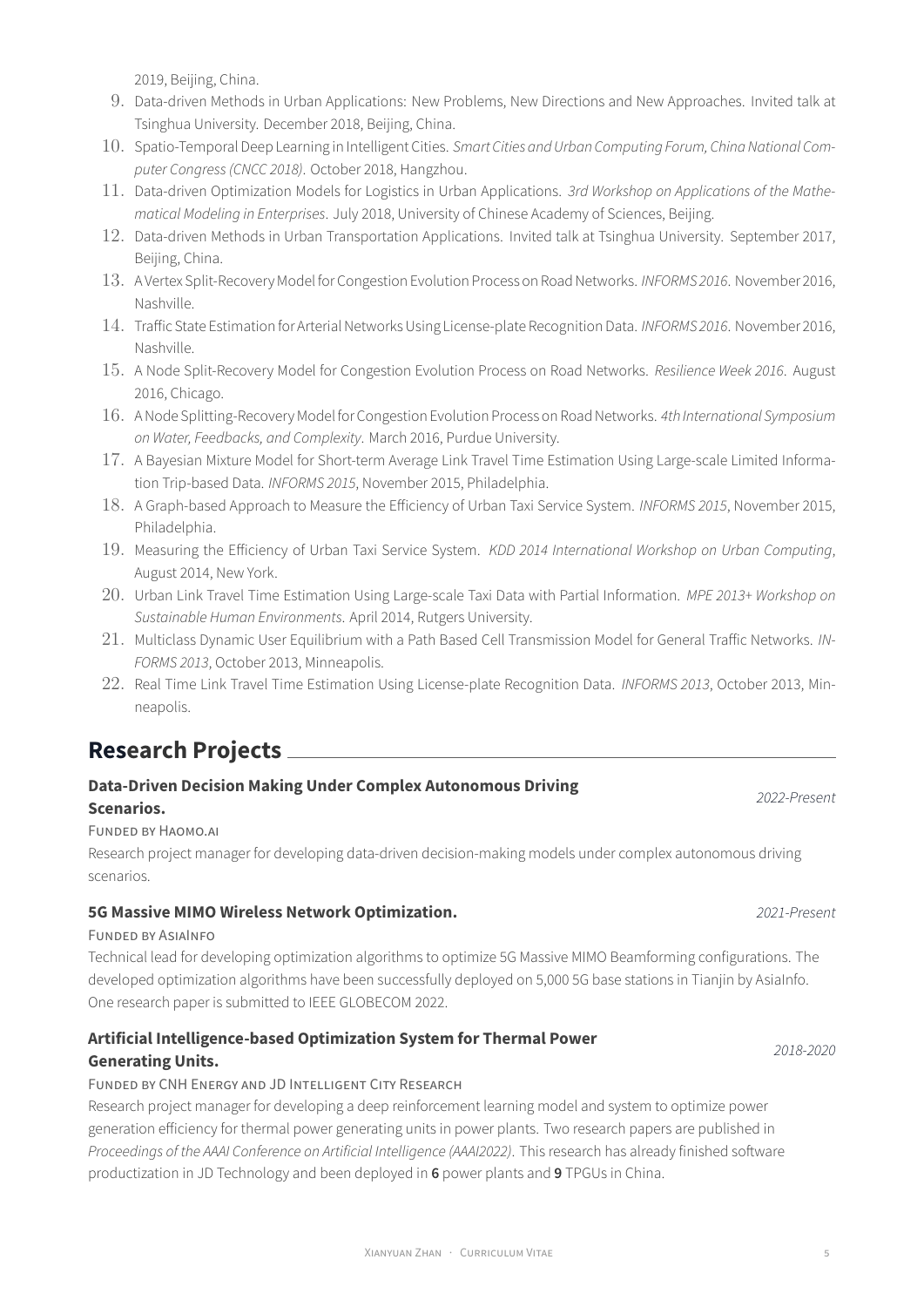| <b>Collective Anomaly Detection for Large-Scale Complex Sensory Systems.</b><br><b>JD INTELLIGENT CITY RESEARCH</b>                                                                                                                                                                                                                   | 2018        |
|---------------------------------------------------------------------------------------------------------------------------------------------------------------------------------------------------------------------------------------------------------------------------------------------------------------------------------------|-------------|
| Research project manager for developing a collective anomaly detection algorithm for very high dimensional sensory<br>data in complex systems. Corresponding research paper is published in IEEE Transactions on Knowledge and Data<br>Engineering (TKDE).                                                                            |             |
| <b>Bridging Information, Uncertainty and Decision-Making in Hurricanes</b><br><b>Using an Interdisciplinary Perspective</b><br><b>FUNDED BY NATIONAL SCIENCE FOUNDATION (NSF)</b><br>Project leader for developing parallelized large-scale agent-based traffic simulator for hurricane evacuation in urban road                      | 2015 - 2017 |
| networks. Corresponding research paper is published in Journal of Computing in Civil Engineering.                                                                                                                                                                                                                                     |             |
| <b>Incorporating Household Decision Making with Dynamic Transportation</b><br><b>Modeling in Hurricane Evacuation</b><br>FUNDED BY NATIONAL SCIENCE FOUNDATION (NSF)                                                                                                                                                                  | 2012 - 2015 |
| Participated in coding a Java-based large-scale agent-based traffic simulator for hurricane evacuation (A-RESCUE).<br>Corresponding research paper is published in Network and Spatial Economics.                                                                                                                                     |             |
| The Use of Large Scale Datasets for Understand Traffic Network State<br>SPONSOR: UNIVERSITY TRANSPORTATION RESEARCH CENTER - REGION 2<br>Developed a real-time link travel time estimation model using large-scale taxi trip data from New York City.<br>Corresponding research paper is published in Transportation Research Part C. | 2012 - 2013 |
| <b>Collaborative Research Activities ___</b>                                                                                                                                                                                                                                                                                          |             |
| <b>Traffic Signal Optimization: A Data-driven and Deep Reinforcement</b><br><b>Learning Approach</b><br>COLLABORATED WITH DIDI CHUXING<br>1 patent granted.                                                                                                                                                                           | 2017 - 2018 |
| <b>Citywide Traffic Volume Estimation Using Large-scale Trajectory Data</b><br>COLLABORATED WITH MICROSOFT RESEARCH ASIA (MSRA)<br>Corresponding research paper is published in IEEE Transactions on Knowledge and Data Engineering (TKDE).                                                                                           | 2015 - 2016 |
| Real Time Queue Length Estimation Using License-plate Recognition Data<br>COLLABORATED WITH TSINGHUA UNIVERSITY, CHINA<br>Corresponding research paper is published in Transportation Research Part C.                                                                                                                                | 2014 - 2015 |
| The Use of Large-scale Dataset for Understanding Network State<br>COLLABORATED WITH THE CITY UNIVERSITY OF NEW YORK (CUNY)<br>Corresponding research paper is published in Transportation Research Part C.                                                                                                                            | 2013        |

## **Academic Activities**

### MEMBER OF EDITORIAL BOARD

- Journal of Big Data Analytics in Transportation: *Editorial Board Member*
- Frontiers in Built Environment Transportation and Transit Systems: *Review Editor*

### REVIEWER OF JOURNALS

- ACM Transactions on Intelligent Systems and Technology
- IEEE Transactions on Knowledge and Data Engineering (TKDE)
- IEEE Transactions on Big Data (TBD)
- IEEE Transactions on Knowledge Discovery from Data (TKDD)
- IEEE Transactions on Intelligent Transportation Systems (ITS)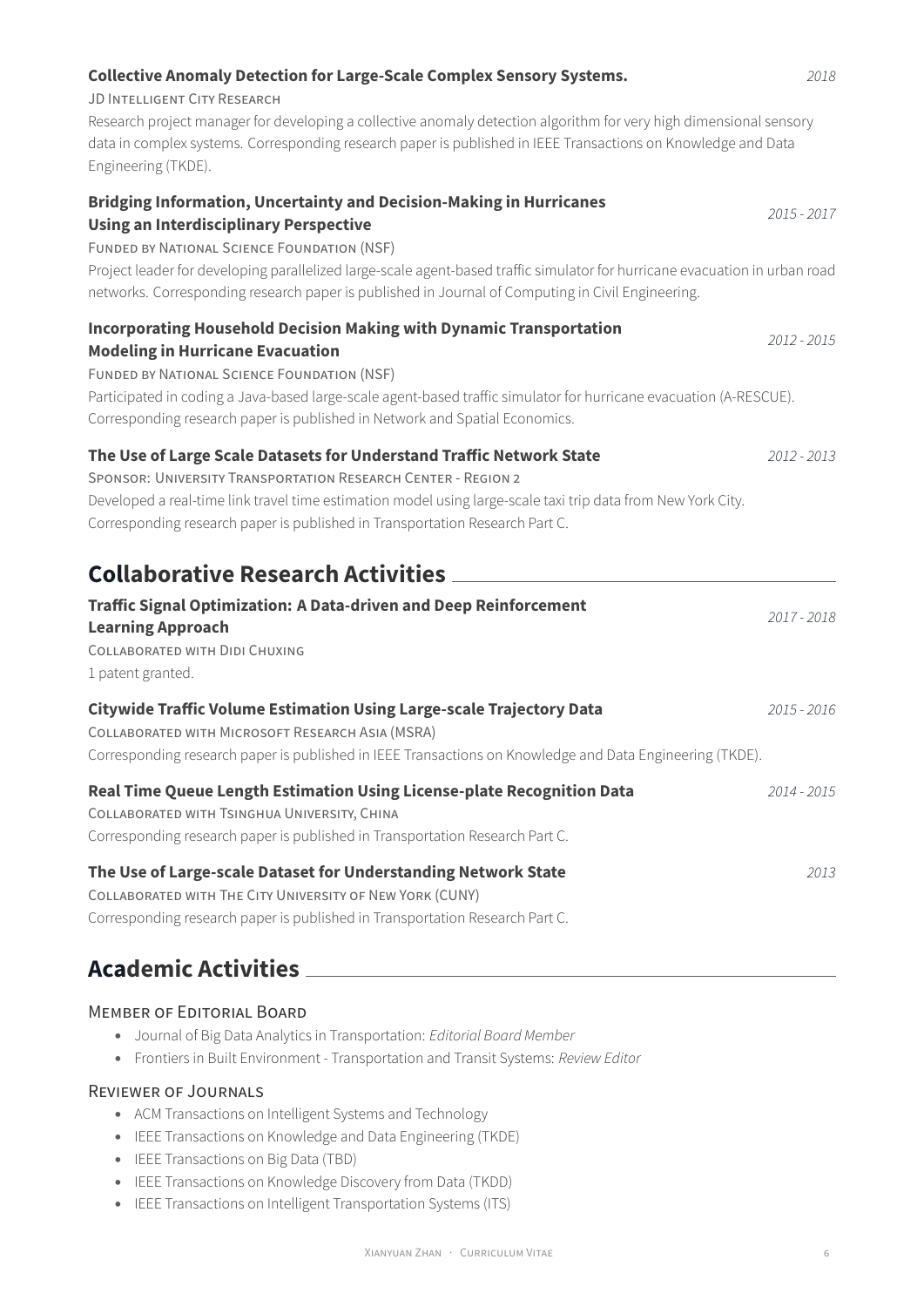- IEEE Transactions on Systems, Man and Cybernetics: Systems (SMC)
- IEEE Transactions on Mobile Computing (TMC)
- IEEE Signal Processing Letters
- IEEE Access
- PLOS ONE
- Transportation Research Part A: Policy and Practice
- Transportation Research Part B: Methodological
- Transportation Research Part C: Emerging Technologies
- Transportation Research Part D: Transport and Environment
- Transportmetrica B: Transport Dynamics
- European Journal of Operational Research
- Network and Spatial Economics
- Transportation
- Journal of Advanced Transportation
- Expert Systems With Applications
- Environment and Planning B: Urban Analytics and City Science
- IET Intelligent Transport Systems
- Journal of Physics: Complexity

#### REVIEWER OF CONFERENCES

- Conference on Neural Information Processing Systems (NeurIPS): NeurIPS2022
- International Conference on Machine Learning (ICML): ICML2022
- IEEE/RSJ International Conference on Intelligent Robots and Systems (IROS): IROS2022
- AAAI Conference on Artificial Intelligence: AAAI2021
- China Conference on Data Mining (CCDM): CCDM2021,2022
- IEEE International Conference on Intelligent Transportation (ITSC)
- IEEE Conference on Decision and Control
- Transportation Research Board Annual Meeting

#### CONFERENCE PROGRAM COMMITTEE

• China Conference on Data Mining (CCDM): CCDM2022

#### CHAIR OF CONFERENCE SESSIONS

- **Session Chair**: Innovative Data Sources in Transportation. *INFORMS 2015*, November, Philadelphia.
- **Session Chair**: Advances in Transportation Network Modeling. *INFORMS 2015*, November, Philadelphia.

### **Teaching Experience**

### **Course Lecturer at Tsinghua University**

TSINGHUA UNIVERSITY

• **Future Automobiles (Global Open Course)** (Fall 2021): Data-driven Methods for Intelligent Urban Transportation Systems

### **Courses as Teaching Assistant at Purdue University**

LYLES SCHOOL OF CIVIL ENGINEERING, PURDUE UNIVERSITY

- **CE 597** (Fall 2015): The Science and Business of Logistics Systems
- **CE 398** (Spring 2013): Introduction to Civil Engineering System Design

#### **Co-Instructor of a Summer Course** *Jun 2016*

SCHOOL OF TRANSPORTATION ENGINEERING, TONGJI UNIVERSITY, CHINA

• **Summer Course**: Big Data Transportation Analytics